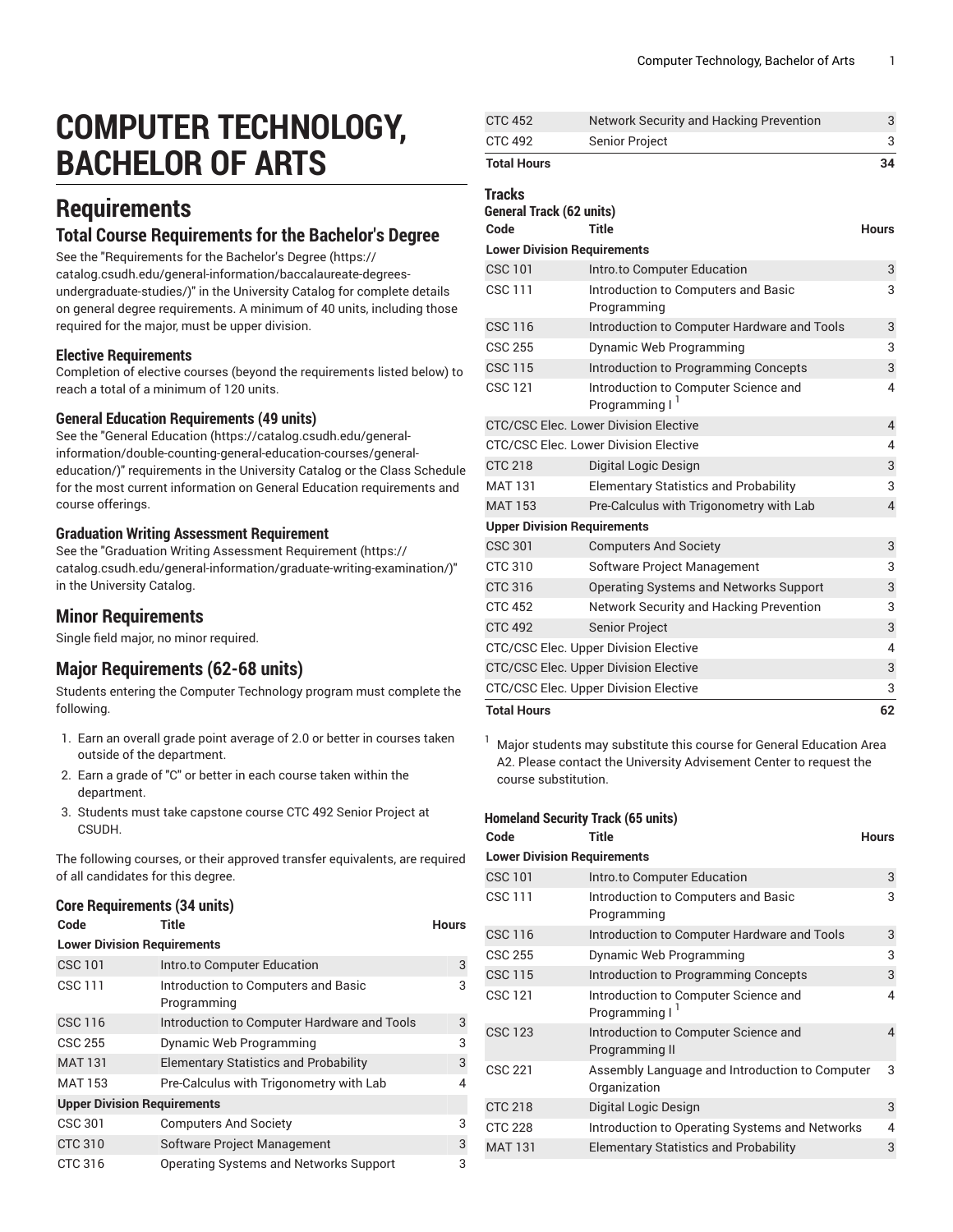| <b>Total Hours</b>                 |                                             | 65             |
|------------------------------------|---------------------------------------------|----------------|
| <b>CTC 492</b>                     | <b>Senior Project</b>                       | 3              |
| CTC 452                            | Network Security and Hacking Prevention     | 3              |
| <b>CTC 428</b>                     | <b>Operating Systems Security</b>           | 3              |
| CTC 362                            | <b>Communication Systems Security</b>       | 3              |
| <b>CTC 328</b>                     | <b>Computer Forensics and Investigation</b> | $\overline{4}$ |
| CTC 316                            | Operating Systems and Networks Support      | 3              |
| <b>CTC 310</b>                     | Software Project Management                 | 3              |
| CSC 301                            | <b>Computers And Society</b>                | 3              |
| <b>Upper Division Requirements</b> |                                             |                |
| <b>MAT 153</b>                     | Pre-Calculus with Trigonometry with Lab     | 4              |
|                                    |                                             |                |

 $1$  Major students may substitute this course for General Education Area A2. Please contact the University Advisement Center to request the course substitution.

#### **Professional Track (68 units)**

| Code                               | Title                                                            | <b>Hours</b> |
|------------------------------------|------------------------------------------------------------------|--------------|
| <b>Lower Division Requirements</b> |                                                                  |              |
| <b>CSC 101</b>                     | Intro.to Computer Education                                      | 3            |
| <b>CSC 111</b>                     | Introduction to Computers and Basic<br>Programming               | 3            |
| <b>CSC 116</b>                     | Introduction to Computer Hardware and Tools                      | 3            |
| <b>CSC 255</b>                     | Dynamic Web Programming                                          | 3            |
| <b>MAT 131</b>                     | <b>Elementary Statistics and Probability</b>                     | 3            |
| <b>MAT 153</b>                     | Pre-Calculus with Trigonometry with Lab                          | 4            |
| <b>Upper Division Requirements</b> |                                                                  |              |
| CSC 301                            | <b>Computers And Society</b>                                     | 3            |
| <b>CTC 310</b>                     | Software Project Management                                      | 3            |
| CTC 316                            | Operating Systems and Networks Support                           | 3            |
| <b>CTC 452</b>                     | Network Security and Hacking Prevention                          | 3            |
| <b>CTC 492</b>                     | Senior Project                                                   | 3            |
| <b>Specific Domain</b>             |                                                                  |              |
| Complete one of the following:     |                                                                  | 15-31        |
| <b>Associate Degree</b>            |                                                                  |              |
| Minor in another program           |                                                                  |              |
| department                         | Concentration courses- with the consultation of computer science |              |
| <b>Free Electives</b>              |                                                                  |              |
| Complete free elective courses     |                                                                  | $3-19$       |
| <b>Total Hours</b>                 |                                                                  | $52 - 84$    |

## **Program Learning Outcomes**

- 1. Analyze, design, implement, and evaluate a Technology related solution in areas such electronics, Manufacturing, Homeland Security, and etc. using appropriate tools.
- 2. Work effectively as a team member in design, implementation, and use of software and hardware utilization.
- 3. Communicate effectively through speaking, writing, and the use of presentation tools in describing the hardware and software specification.
- 4. Appraise the impact of ethical issues and societal concerns about constant changes in hardware/software computer technology.

## **General Option Roadmaps**

## **4- Year Roadmap**

| Course                                           | Title                                                       | Hours          |
|--------------------------------------------------|-------------------------------------------------------------|----------------|
| <b>First Year</b>                                |                                                             |                |
| Fall                                             |                                                             |                |
| <b>MAT 131</b>                                   | Elementary Statistics and Probability (GE Area B4)          | 3              |
| <b>HIS 101</b>                                   | <b>History Of United States</b>                             | 3              |
| GE Area A2 Written Communication                 |                                                             | 3              |
| <b>CSC 111</b>                                   | Introduction to Computers and Basic Programming             | 3              |
| CSC 101                                          | Intro.to Computer Education                                 | 3              |
|                                                  | <b>Hours</b>                                                | 15             |
| Spring                                           |                                                             |                |
| <b>MAT 153</b>                                   | Pre-Calculus with Trigonometry with Lab                     | 4              |
| <b>CSC 115</b>                                   | Introduction to Programming Concepts                        | 3              |
| CSC 116                                          | Introduction to Computer Hardware and Tools                 | 3              |
| GE Area B1 Physical Science                      |                                                             | 3              |
| GE Area B3 Science Laboratory                    |                                                             | 1              |
|                                                  | <b>Hours</b>                                                | 14             |
| <b>Second Year</b>                               |                                                             |                |
| Fall                                             |                                                             |                |
| <b>CSC 121</b>                                   | Introduction to Computer Science and Programming I          | 4              |
|                                                  | (see counselor for GE Area A3: Critical Thinking credit)    |                |
| POL 101                                          | American Institutions                                       | 3              |
| <b>CSC 255</b>                                   | Dynamic Web Programming                                     | 3              |
| <b>CTC 228</b>                                   | Introduction to Operating Systems and Networks              | 4              |
|                                                  | <b>Hours</b>                                                | 14             |
| Spring                                           |                                                             |                |
| <b>ITC 300</b>                                   | Security in a Digital Society                               | 3              |
| <b>CTC 218</b>                                   | Digital Logic Design                                        | 3              |
| GE Area A1 Oral Communication                    |                                                             | 3              |
| GE Area C1 Arts Courses                          |                                                             | 3              |
| <b>GE Area C2 Letters Course</b>                 |                                                             | 3              |
|                                                  | <b>Hours</b>                                                | 15             |
| <b>Third Year</b>                                |                                                             |                |
| Fall                                             |                                                             |                |
| CTC 316                                          | Operating Systems and Networks Support                      | 3              |
| <b>CSC 301</b>                                   | Computers And Society (satisfies GE Area B5)                | 3              |
|                                                  | GE Area D1 Perspectives on Individuals, Groups, and Society | 3              |
| GE Area D2 Global and Historical Perspectives    |                                                             | 3              |
| Elective to meet 120 units                       |                                                             | $\overline{2}$ |
|                                                  | <b>Hours</b>                                                | 14             |
| Spring                                           |                                                             |                |
| <b>CTC 310</b>                                   |                                                             | 3              |
| <b>CTC/CSC Lower Division Elective</b>           | Software Project Management                                 | 4              |
| <b>CTC/CSC Lower Division Elective</b>           |                                                             | 4              |
| Additional GE in Area C1 or C2                   |                                                             | 3              |
| GE Area E Lifelong Learning and Self-Development |                                                             | 3              |
|                                                  |                                                             |                |
|                                                  | <b>Hours</b>                                                | 17             |
| <b>Fourth Year</b><br>Fall                       |                                                             |                |
| <b>CTC 452</b>                                   |                                                             |                |
|                                                  | Network Security and Hacking Prevention                     | 3              |
| <b>ENG 350</b><br><b>GE Area B2 Life Science</b> | Advanced Composition (GWAR satisfying course)               | 3              |
|                                                  |                                                             | 3              |
| <b>CTC/CSC Upper Division Elective</b>           |                                                             | 3              |
| <b>CTC/CSC Upper Division Elective</b>           |                                                             | 3              |
|                                                  | <b>Hours</b>                                                | 15             |
| Spring                                           |                                                             |                |
| <b>CSC 492</b>                                   | Senior Design                                               | 3              |
| <b>CTC/CSC Upper Division Elective</b>           |                                                             | 4              |
| GE Area C3 Integrative Studies in the Humanities |                                                             | 3              |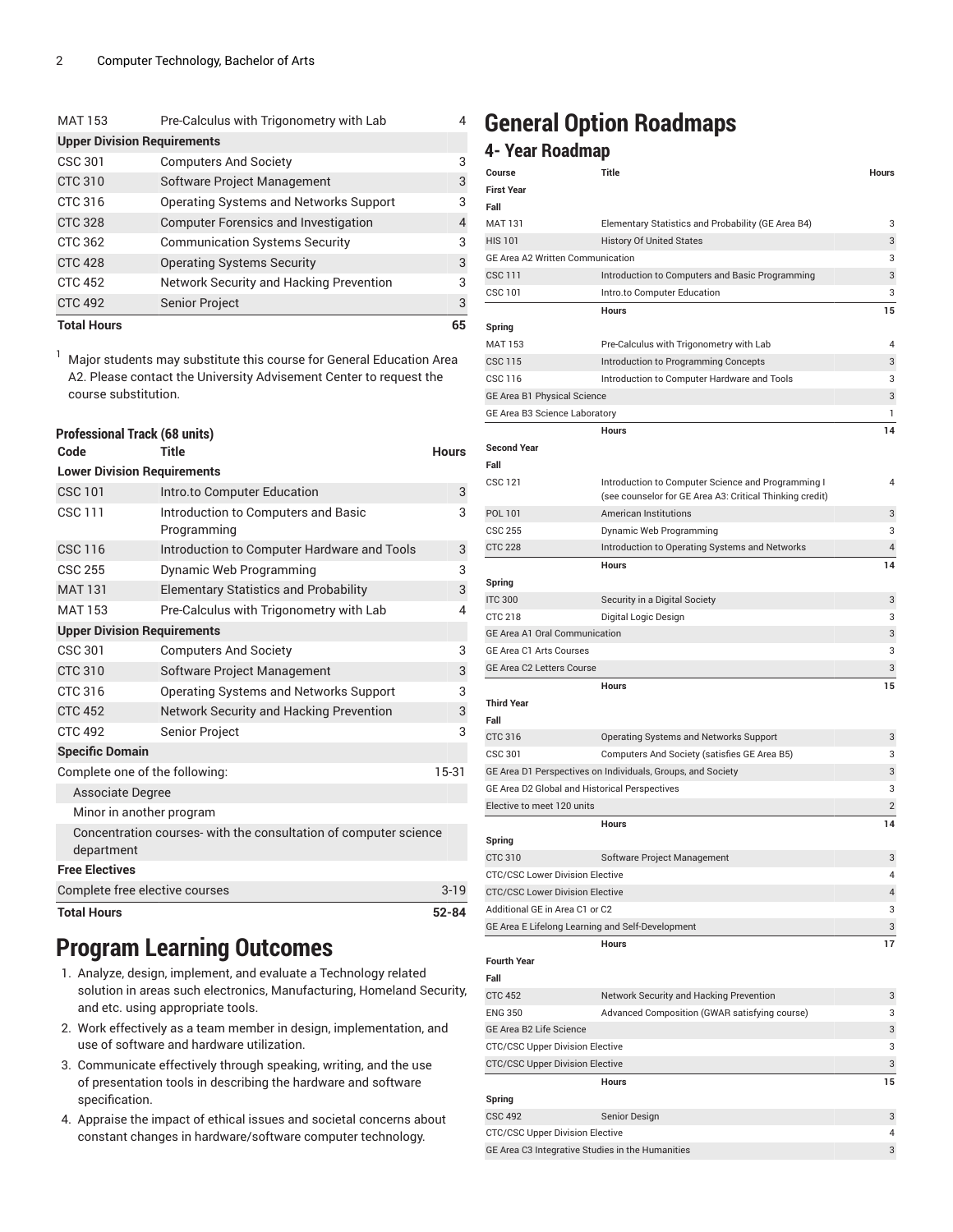| <b>Total Hours</b>                                    | 120 |
|-------------------------------------------------------|-----|
| <b>Hours</b>                                          | 16  |
| GE Area F Ethnic Studies                              |     |
| GE Area D3 Integrative Studies in the Social Sciences |     |

**Second Year**

### **2- Year Roadmap (transfer students)**

| Course<br><b>First Year</b>                      | Title                                                                             | <b>Hours</b> |
|--------------------------------------------------|-----------------------------------------------------------------------------------|--------------|
| Fall                                             |                                                                                   |              |
| <b>CSC 301</b>                                   | Computers And Society (satisfies GE Area B5)                                      | 3            |
| <b>CTC 316</b>                                   | Operating Systems and Networks Support                                            | 3            |
| <b>CTC 328</b>                                   | <b>Computer Forensics and Investigation</b>                                       | 4            |
| <b>ITC 300</b>                                   | Security in a Digital Society (or an alternative GE Area<br>D3 satisfying course) | 3            |
| Elective to meet 120 units                       |                                                                                   | 3            |
|                                                  | <b>Hours</b>                                                                      | 16           |
| Spring                                           |                                                                                   |              |
| CTC 310                                          | Software Project Management                                                       | 3            |
| <b>CTC Upper Division Elective</b>               |                                                                                   | 3            |
| GE Area C3 Integrative Studies in the Humanities |                                                                                   | 3            |
| <b>CTC Upper Division Elective</b>               |                                                                                   | 3            |
| Elective to meet 120 units                       |                                                                                   | 1            |
|                                                  | <b>Hours</b>                                                                      | 13           |
| <b>Second Year</b>                               |                                                                                   |              |
| Fall                                             |                                                                                   |              |
| <b>CTC 452</b>                                   | Network Security and Hacking Prevention                                           | 3            |
| <b>ENG 350</b>                                   | Advanced Composition (GWAR satisfying course)                                     | 3            |
| <b>CTC/CSC Upper Division Elective</b>           |                                                                                   | 3            |
| <b>CTC/CSC Upper Division Elective</b>           |                                                                                   | 3            |
| Elective to meet 120 units                       |                                                                                   | 3            |
|                                                  | <b>Hours</b>                                                                      | 15           |
| Spring                                           |                                                                                   |              |
| <b>CSC 492</b>                                   | Senior Design                                                                     | 3            |
| <b>CTC/CSC Upper Division Elective</b>           |                                                                                   | 4            |
| Elective to meet 120 units                       |                                                                                   | 3            |
| Elective to meet 120 units                       |                                                                                   | 3            |
| Elective to meet 120 units                       |                                                                                   | 3            |
|                                                  | <b>Hours</b>                                                                      | 16           |
|                                                  | <b>Total Hours</b>                                                                | 60           |

## **Homeland Security Option Roadmaps**

## **4- Year Roadmap**

| Course                           | Title                                              | <b>Hours</b>   |
|----------------------------------|----------------------------------------------------|----------------|
| <b>First Year</b>                |                                                    |                |
| Fall                             |                                                    |                |
| <b>MAT 131</b>                   | Elementary Statistics and Probability (GE Area B4) | 3              |
| <b>HIS 101</b>                   | <b>History Of United States</b>                    | 3              |
| GE Area A2 Written Communication |                                                    | 3              |
| <b>CSC 111</b>                   | Introduction to Computers and Basic Programming    | 3              |
| <b>CSC 101</b>                   | Intro.to Computer Education                        | 3              |
|                                  | <b>Hours</b>                                       | 15             |
| Spring                           |                                                    |                |
| MAT 153                          | Pre-Calculus with Trigonometry with Lab            | $\overline{4}$ |
| CSC 115                          | Introduction to Programming Concepts               | 3              |
| CSC 116                          | Introduction to Computer Hardware and Tools        | 3              |
| GE Area B1 Physical Science      |                                                    | 3              |
| GE Area B3 Science Laboratory    |                                                    |                |
|                                  | <b>Hours</b>                                       | 14             |

| <b>CSC 121</b><br>Introduction to Computer Science and Programming I<br>4<br>(see counselor for GE Area A3: Critical Thinking credit)<br>POL 101<br>American Institutions<br><b>CSC 255</b><br>Dynamic Web Programming<br><b>CTC 228</b><br>Introduction to Operating Systems and Networks<br>GE Area A1 Oral Communication<br><b>Hours</b><br>Spring<br><b>CSC 123</b><br>Introduction to Computer Science and Programming II<br><b>CTC 218</b><br>Digital Logic Design<br><b>CSC 221</b><br>Assembly Language and Introduction to Computer<br>Organization<br><b>GE Area B2 Life Science</b><br>GE Area C1 Arts Courses<br>Hours<br><b>Third Year</b><br>Fall<br><b>CSC 301</b><br>Computers And Society (satisfies GE Area B5)<br>3<br><b>CTC 316</b><br>Operating Systems and Networks Support<br>3<br><b>CTC 328</b><br><b>Computer Forensics and Investigation</b><br>$\overline{4}$<br>GE Area D1 Perspectives on Individuals, Groups, and Society<br>3<br>GE Area D2 Global and Historical Perspectives<br>3<br><b>Hours</b><br>16<br>Spring<br>CTC 310<br>Software Project Management<br><b>CTC 362</b><br><b>Communication Systems Security</b><br>3<br><b>CTC 428</b><br><b>Operating Systems Security</b><br>3<br><b>GE Area C2 Letters Course</b><br>GE Area E Lifelong Learning and Self-Development<br><b>Hours</b><br><b>Fourth Year</b><br>Fall<br><b>CTC 452</b><br>Network Security and Hacking Prevention<br><b>ENG 350</b><br>Advanced Composition (GWAR satisfying course)<br>Additional GE in Area C1 or C2<br><b>CTC Upper Division Elective</b><br><b>CTC Upper Division Elective</b><br><b>Hours</b><br>Spring<br><b>CSC 492</b><br>Senior Design<br><b>CTC Upper Division Elective</b><br>GE Area C3 Integrative Studies in the Humanities<br>GE Area D3 Integrative Studies in the Social Sciences<br><b>GE Area F Ethnic Studies</b><br><b>Hours</b> | Fall |                          |
|-----------------------------------------------------------------------------------------------------------------------------------------------------------------------------------------------------------------------------------------------------------------------------------------------------------------------------------------------------------------------------------------------------------------------------------------------------------------------------------------------------------------------------------------------------------------------------------------------------------------------------------------------------------------------------------------------------------------------------------------------------------------------------------------------------------------------------------------------------------------------------------------------------------------------------------------------------------------------------------------------------------------------------------------------------------------------------------------------------------------------------------------------------------------------------------------------------------------------------------------------------------------------------------------------------------------------------------------------------------------------------------------------------------------------------------------------------------------------------------------------------------------------------------------------------------------------------------------------------------------------------------------------------------------------------------------------------------------------------------------------------------------------------------------------------------------------------------------------------------------------------------|------|--------------------------|
|                                                                                                                                                                                                                                                                                                                                                                                                                                                                                                                                                                                                                                                                                                                                                                                                                                                                                                                                                                                                                                                                                                                                                                                                                                                                                                                                                                                                                                                                                                                                                                                                                                                                                                                                                                                                                                                                                   |      |                          |
|                                                                                                                                                                                                                                                                                                                                                                                                                                                                                                                                                                                                                                                                                                                                                                                                                                                                                                                                                                                                                                                                                                                                                                                                                                                                                                                                                                                                                                                                                                                                                                                                                                                                                                                                                                                                                                                                                   |      | 3                        |
|                                                                                                                                                                                                                                                                                                                                                                                                                                                                                                                                                                                                                                                                                                                                                                                                                                                                                                                                                                                                                                                                                                                                                                                                                                                                                                                                                                                                                                                                                                                                                                                                                                                                                                                                                                                                                                                                                   |      | 3                        |
|                                                                                                                                                                                                                                                                                                                                                                                                                                                                                                                                                                                                                                                                                                                                                                                                                                                                                                                                                                                                                                                                                                                                                                                                                                                                                                                                                                                                                                                                                                                                                                                                                                                                                                                                                                                                                                                                                   |      | $\overline{\mathcal{A}}$ |
|                                                                                                                                                                                                                                                                                                                                                                                                                                                                                                                                                                                                                                                                                                                                                                                                                                                                                                                                                                                                                                                                                                                                                                                                                                                                                                                                                                                                                                                                                                                                                                                                                                                                                                                                                                                                                                                                                   |      | 3                        |
|                                                                                                                                                                                                                                                                                                                                                                                                                                                                                                                                                                                                                                                                                                                                                                                                                                                                                                                                                                                                                                                                                                                                                                                                                                                                                                                                                                                                                                                                                                                                                                                                                                                                                                                                                                                                                                                                                   |      | 17                       |
|                                                                                                                                                                                                                                                                                                                                                                                                                                                                                                                                                                                                                                                                                                                                                                                                                                                                                                                                                                                                                                                                                                                                                                                                                                                                                                                                                                                                                                                                                                                                                                                                                                                                                                                                                                                                                                                                                   |      |                          |
|                                                                                                                                                                                                                                                                                                                                                                                                                                                                                                                                                                                                                                                                                                                                                                                                                                                                                                                                                                                                                                                                                                                                                                                                                                                                                                                                                                                                                                                                                                                                                                                                                                                                                                                                                                                                                                                                                   |      | 4                        |
|                                                                                                                                                                                                                                                                                                                                                                                                                                                                                                                                                                                                                                                                                                                                                                                                                                                                                                                                                                                                                                                                                                                                                                                                                                                                                                                                                                                                                                                                                                                                                                                                                                                                                                                                                                                                                                                                                   |      | 3                        |
|                                                                                                                                                                                                                                                                                                                                                                                                                                                                                                                                                                                                                                                                                                                                                                                                                                                                                                                                                                                                                                                                                                                                                                                                                                                                                                                                                                                                                                                                                                                                                                                                                                                                                                                                                                                                                                                                                   |      | 3                        |
|                                                                                                                                                                                                                                                                                                                                                                                                                                                                                                                                                                                                                                                                                                                                                                                                                                                                                                                                                                                                                                                                                                                                                                                                                                                                                                                                                                                                                                                                                                                                                                                                                                                                                                                                                                                                                                                                                   |      | 3                        |
|                                                                                                                                                                                                                                                                                                                                                                                                                                                                                                                                                                                                                                                                                                                                                                                                                                                                                                                                                                                                                                                                                                                                                                                                                                                                                                                                                                                                                                                                                                                                                                                                                                                                                                                                                                                                                                                                                   |      | 3                        |
|                                                                                                                                                                                                                                                                                                                                                                                                                                                                                                                                                                                                                                                                                                                                                                                                                                                                                                                                                                                                                                                                                                                                                                                                                                                                                                                                                                                                                                                                                                                                                                                                                                                                                                                                                                                                                                                                                   |      | 16                       |
|                                                                                                                                                                                                                                                                                                                                                                                                                                                                                                                                                                                                                                                                                                                                                                                                                                                                                                                                                                                                                                                                                                                                                                                                                                                                                                                                                                                                                                                                                                                                                                                                                                                                                                                                                                                                                                                                                   |      |                          |
|                                                                                                                                                                                                                                                                                                                                                                                                                                                                                                                                                                                                                                                                                                                                                                                                                                                                                                                                                                                                                                                                                                                                                                                                                                                                                                                                                                                                                                                                                                                                                                                                                                                                                                                                                                                                                                                                                   |      |                          |
|                                                                                                                                                                                                                                                                                                                                                                                                                                                                                                                                                                                                                                                                                                                                                                                                                                                                                                                                                                                                                                                                                                                                                                                                                                                                                                                                                                                                                                                                                                                                                                                                                                                                                                                                                                                                                                                                                   |      |                          |
|                                                                                                                                                                                                                                                                                                                                                                                                                                                                                                                                                                                                                                                                                                                                                                                                                                                                                                                                                                                                                                                                                                                                                                                                                                                                                                                                                                                                                                                                                                                                                                                                                                                                                                                                                                                                                                                                                   |      |                          |
|                                                                                                                                                                                                                                                                                                                                                                                                                                                                                                                                                                                                                                                                                                                                                                                                                                                                                                                                                                                                                                                                                                                                                                                                                                                                                                                                                                                                                                                                                                                                                                                                                                                                                                                                                                                                                                                                                   |      |                          |
|                                                                                                                                                                                                                                                                                                                                                                                                                                                                                                                                                                                                                                                                                                                                                                                                                                                                                                                                                                                                                                                                                                                                                                                                                                                                                                                                                                                                                                                                                                                                                                                                                                                                                                                                                                                                                                                                                   |      |                          |
|                                                                                                                                                                                                                                                                                                                                                                                                                                                                                                                                                                                                                                                                                                                                                                                                                                                                                                                                                                                                                                                                                                                                                                                                                                                                                                                                                                                                                                                                                                                                                                                                                                                                                                                                                                                                                                                                                   |      |                          |
|                                                                                                                                                                                                                                                                                                                                                                                                                                                                                                                                                                                                                                                                                                                                                                                                                                                                                                                                                                                                                                                                                                                                                                                                                                                                                                                                                                                                                                                                                                                                                                                                                                                                                                                                                                                                                                                                                   |      |                          |
|                                                                                                                                                                                                                                                                                                                                                                                                                                                                                                                                                                                                                                                                                                                                                                                                                                                                                                                                                                                                                                                                                                                                                                                                                                                                                                                                                                                                                                                                                                                                                                                                                                                                                                                                                                                                                                                                                   |      | 3                        |
|                                                                                                                                                                                                                                                                                                                                                                                                                                                                                                                                                                                                                                                                                                                                                                                                                                                                                                                                                                                                                                                                                                                                                                                                                                                                                                                                                                                                                                                                                                                                                                                                                                                                                                                                                                                                                                                                                   |      |                          |
|                                                                                                                                                                                                                                                                                                                                                                                                                                                                                                                                                                                                                                                                                                                                                                                                                                                                                                                                                                                                                                                                                                                                                                                                                                                                                                                                                                                                                                                                                                                                                                                                                                                                                                                                                                                                                                                                                   |      |                          |
|                                                                                                                                                                                                                                                                                                                                                                                                                                                                                                                                                                                                                                                                                                                                                                                                                                                                                                                                                                                                                                                                                                                                                                                                                                                                                                                                                                                                                                                                                                                                                                                                                                                                                                                                                                                                                                                                                   |      | 3                        |
|                                                                                                                                                                                                                                                                                                                                                                                                                                                                                                                                                                                                                                                                                                                                                                                                                                                                                                                                                                                                                                                                                                                                                                                                                                                                                                                                                                                                                                                                                                                                                                                                                                                                                                                                                                                                                                                                                   |      | 3                        |
|                                                                                                                                                                                                                                                                                                                                                                                                                                                                                                                                                                                                                                                                                                                                                                                                                                                                                                                                                                                                                                                                                                                                                                                                                                                                                                                                                                                                                                                                                                                                                                                                                                                                                                                                                                                                                                                                                   |      | 15                       |
|                                                                                                                                                                                                                                                                                                                                                                                                                                                                                                                                                                                                                                                                                                                                                                                                                                                                                                                                                                                                                                                                                                                                                                                                                                                                                                                                                                                                                                                                                                                                                                                                                                                                                                                                                                                                                                                                                   |      |                          |
|                                                                                                                                                                                                                                                                                                                                                                                                                                                                                                                                                                                                                                                                                                                                                                                                                                                                                                                                                                                                                                                                                                                                                                                                                                                                                                                                                                                                                                                                                                                                                                                                                                                                                                                                                                                                                                                                                   |      | 3                        |
|                                                                                                                                                                                                                                                                                                                                                                                                                                                                                                                                                                                                                                                                                                                                                                                                                                                                                                                                                                                                                                                                                                                                                                                                                                                                                                                                                                                                                                                                                                                                                                                                                                                                                                                                                                                                                                                                                   |      | 3                        |
|                                                                                                                                                                                                                                                                                                                                                                                                                                                                                                                                                                                                                                                                                                                                                                                                                                                                                                                                                                                                                                                                                                                                                                                                                                                                                                                                                                                                                                                                                                                                                                                                                                                                                                                                                                                                                                                                                   |      | 3                        |
|                                                                                                                                                                                                                                                                                                                                                                                                                                                                                                                                                                                                                                                                                                                                                                                                                                                                                                                                                                                                                                                                                                                                                                                                                                                                                                                                                                                                                                                                                                                                                                                                                                                                                                                                                                                                                                                                                   |      | 3                        |
|                                                                                                                                                                                                                                                                                                                                                                                                                                                                                                                                                                                                                                                                                                                                                                                                                                                                                                                                                                                                                                                                                                                                                                                                                                                                                                                                                                                                                                                                                                                                                                                                                                                                                                                                                                                                                                                                                   |      | 3                        |
|                                                                                                                                                                                                                                                                                                                                                                                                                                                                                                                                                                                                                                                                                                                                                                                                                                                                                                                                                                                                                                                                                                                                                                                                                                                                                                                                                                                                                                                                                                                                                                                                                                                                                                                                                                                                                                                                                   |      | 15                       |
|                                                                                                                                                                                                                                                                                                                                                                                                                                                                                                                                                                                                                                                                                                                                                                                                                                                                                                                                                                                                                                                                                                                                                                                                                                                                                                                                                                                                                                                                                                                                                                                                                                                                                                                                                                                                                                                                                   |      |                          |
|                                                                                                                                                                                                                                                                                                                                                                                                                                                                                                                                                                                                                                                                                                                                                                                                                                                                                                                                                                                                                                                                                                                                                                                                                                                                                                                                                                                                                                                                                                                                                                                                                                                                                                                                                                                                                                                                                   |      | 3                        |
|                                                                                                                                                                                                                                                                                                                                                                                                                                                                                                                                                                                                                                                                                                                                                                                                                                                                                                                                                                                                                                                                                                                                                                                                                                                                                                                                                                                                                                                                                                                                                                                                                                                                                                                                                                                                                                                                                   |      | 3                        |
|                                                                                                                                                                                                                                                                                                                                                                                                                                                                                                                                                                                                                                                                                                                                                                                                                                                                                                                                                                                                                                                                                                                                                                                                                                                                                                                                                                                                                                                                                                                                                                                                                                                                                                                                                                                                                                                                                   |      | 3                        |
|                                                                                                                                                                                                                                                                                                                                                                                                                                                                                                                                                                                                                                                                                                                                                                                                                                                                                                                                                                                                                                                                                                                                                                                                                                                                                                                                                                                                                                                                                                                                                                                                                                                                                                                                                                                                                                                                                   |      | 3                        |
|                                                                                                                                                                                                                                                                                                                                                                                                                                                                                                                                                                                                                                                                                                                                                                                                                                                                                                                                                                                                                                                                                                                                                                                                                                                                                                                                                                                                                                                                                                                                                                                                                                                                                                                                                                                                                                                                                   |      | 3                        |
|                                                                                                                                                                                                                                                                                                                                                                                                                                                                                                                                                                                                                                                                                                                                                                                                                                                                                                                                                                                                                                                                                                                                                                                                                                                                                                                                                                                                                                                                                                                                                                                                                                                                                                                                                                                                                                                                                   |      | 15                       |

### **Total Hours 123**

#### **2- Year Roadmap (transfer students) Course Title Hours First Year Fall** CSC 301 Computers And Society (satisfies GE Area B5) 3 CTC 316 Operating Systems and Networks Support 3 CTC 328 Computer Forensics and Investigation 4 ITC 300 Security in a Digital Society (or an alternative GE Area D3 satisfying course) 3 Elective to meet 120 units 3 **Hours 16 Spring**

CTC 310 Software Project Management 3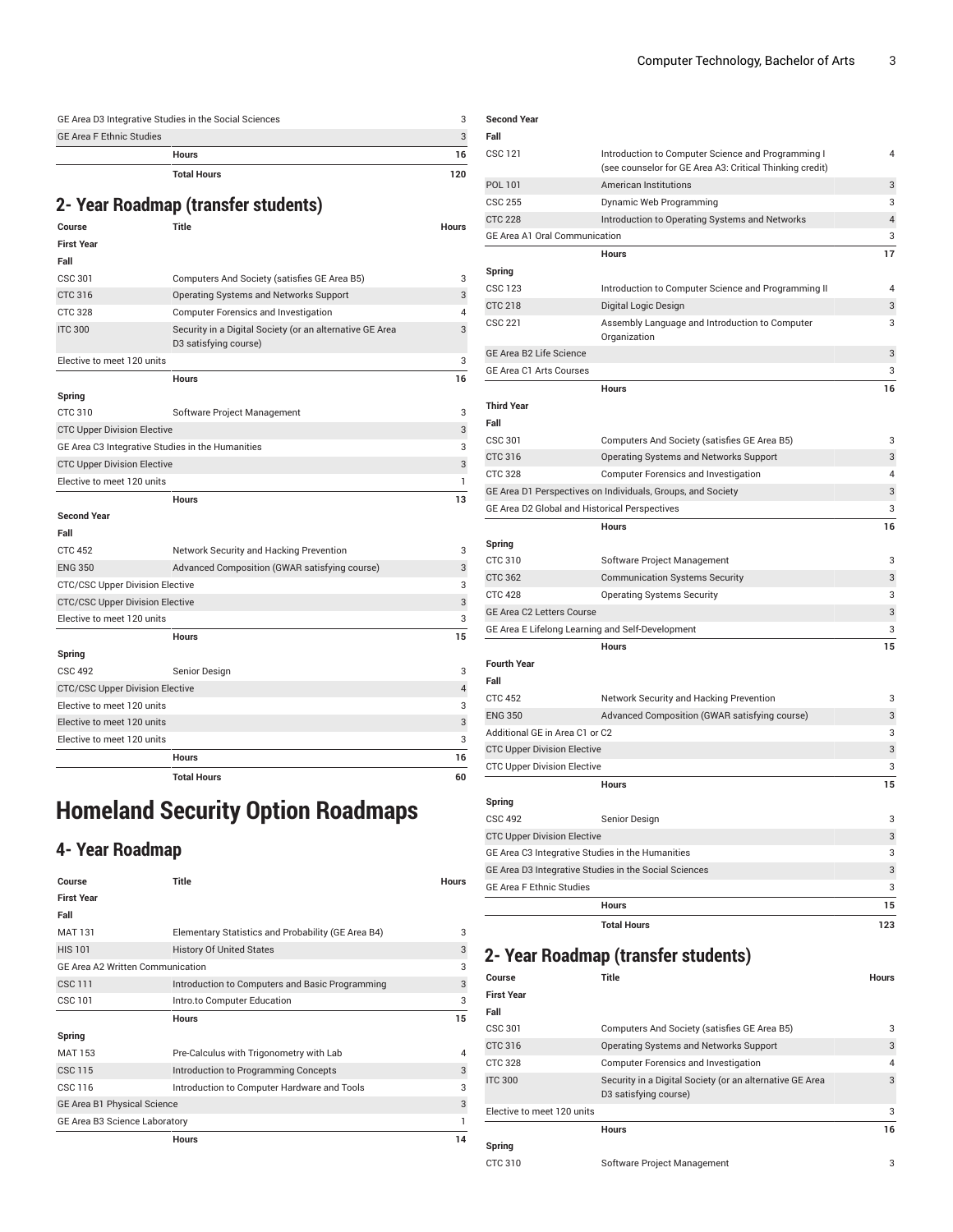| <b>CTC 362</b>             | <b>Communication Systems Security</b>            |    |
|----------------------------|--------------------------------------------------|----|
| CTC 428                    | <b>Operating Systems Security</b>                |    |
|                            | GE Area C3 Integrative Studies in the Humanities | 3  |
| Elective to meet 120 units |                                                  | 3  |
|                            | <b>Hours</b>                                     | 15 |
| <b>Second Year</b>         |                                                  |    |

|                                    | <b>Total Hours</b>                            | 60             |
|------------------------------------|-----------------------------------------------|----------------|
|                                    | <b>Hours</b>                                  | 14             |
| Elective to meet 120 units         |                                               | 1              |
| Elective to meet 120 units         |                                               | 3              |
| Elective to meet 120 units         |                                               | 3              |
| <b>CSC Upper Division Elective</b> |                                               | $\overline{4}$ |
| <b>CSC 492</b>                     | Senior Design                                 | 3              |
| Spring                             |                                               |                |
|                                    | <b>Hours</b>                                  | 15             |
| Elective to meet 120 units         |                                               | 3              |
| <b>CTC Upper Division Elective</b> |                                               | 3              |
| <b>CTC Upper Division Elective</b> |                                               | 3              |
| <b>ENG 350</b>                     | Advanced Composition (GWAR satisfying course) | 3              |
| CTC 452                            | Network Security and Hacking Prevention       | 3              |
| Fall                               |                                               |                |

## **Professional Option Roadmaps**

### **4- Year Roadmap**

| Course                               | Title                                                        | <b>Hours</b>   |
|--------------------------------------|--------------------------------------------------------------|----------------|
| <b>First Year</b>                    |                                                              |                |
| Fall                                 |                                                              |                |
| <b>MAT 131</b>                       | Elementary Statistics and Probability (GE Area B4)           | 3              |
| <b>HIS 101</b>                       | History Of United States (statutory requirement)             | 3              |
| GE Area A2 Written Communication     |                                                              | 3              |
| CSC 111                              | Introduction to Computers and Basic Programming              | 3              |
| CSC 101                              | Intro.to Computer Education                                  | 3              |
|                                      | <b>Hours</b>                                                 | 15             |
| Spring                               |                                                              |                |
| MAT 153                              | Pre-Calculus with Trigonometry with Lab                      | 4              |
|                                      | CTC Lower Division Elective (or from Minor/Associate Degree) | 3              |
| <b>CSC 116</b>                       | Introduction to Computer Hardware and Tools                  | 3              |
| GE Area B1 Physical Science          |                                                              | 3              |
| GE Area B3 Science Laboratory        |                                                              | 1              |
|                                      | <b>Hours</b>                                                 | 14             |
| <b>Second Year</b>                   |                                                              |                |
| Fall                                 |                                                              |                |
| GE Area A3 Logic/Critical Thinking   |                                                              | 3              |
| POL 101                              | American Institutions                                        | 3              |
| <b>CSC 255</b>                       | Dynamic Web Programming                                      | 3              |
| <b>CTC 228</b>                       | Introduction to Operating Systems and Networks               | $\overline{4}$ |
| <b>GE Area A1 Oral Communication</b> |                                                              | 3              |
|                                      | <b>Hours</b>                                                 | 16             |
| Spring                               |                                                              |                |
|                                      | CTC Lower Division Elective(or from Minor/Associate Degree)  | 3              |
| <b>ITC 300</b>                       | Security in a Digital Society                                | 3              |
| GE Area B2 Life Science              |                                                              | 3              |
| GE Area C1 Arts Courses              |                                                              | 3              |
| GE Area C2 Letters Course            |                                                              | 3              |
|                                      | <b>Hours</b>                                                 | 15             |
| <b>Third Year</b>                    |                                                              |                |
| Fall                                 |                                                              |                |
| CSC 301                              | Computers And Society (satisfies GE Area B5)                 | 3              |
| CTC 316                              | Operating Systems and Networks Support                       | 3              |

|                                                              | <b>Total Hours</b>                                          | 120    |
|--------------------------------------------------------------|-------------------------------------------------------------|--------|
|                                                              | <b>Hours</b>                                                | 15     |
| <b>GE Area F Ethnic Studies</b>                              |                                                             | 3      |
| <b>ITC 300</b>                                               | Security in a Digital Society (satisfies GE Area D3)        | 3      |
| GE Area C3 Integrative Studies in the Humanities             |                                                             | 3      |
|                                                              | CTC Upper Division Elective (or from Minor)                 | 3      |
| <b>CSC 492</b>                                               | Senior Design                                               | 3      |
| Spring                                                       | <b>Hours</b>                                                | 15     |
| CTC Upper Division Elective (or from Minor)                  |                                                             |        |
| CTC Upper Division Elective (or from Minor)                  |                                                             | 3<br>3 |
| CTC Upper Division Elective (of from Minor)                  |                                                             |        |
| <b>ENG 350</b>                                               | Advanced Composition (GWAR satisfying course)               | 3      |
| CTC 452                                                      | Network Security and Hacking Prevention                     | 3      |
| Fall                                                         |                                                             |        |
| <b>Fourth Year</b>                                           |                                                             |        |
|                                                              | <b>Hours</b>                                                | 15     |
|                                                              | GE Area E Lifelong Learning and Self-Development            | 3      |
| Additional GE in Area C1 or C2                               |                                                             | 3      |
| CTC Upper Division Elective (or from Minor)                  |                                                             |        |
| CTC Upper Division Elective (or from Minor)                  |                                                             |        |
| Spring<br>CTC 310                                            | Software Project Management                                 | 3      |
|                                                              | <b>Hours</b>                                                | 15     |
|                                                              | GE Area D2 Global and Historical Perspectives               | 3      |
|                                                              | GE Area D1 Perspectives on Individuals, Groups, and Society | 3      |
| CTC Upper Division Elective (of from Minor/Associate Degree) |                                                             | 3      |
|                                                              |                                                             |        |

### **2- Year Roadmap (transfer students)**

| Course                                           | <b>Title</b>                                         | <b>Hours</b>   |  |  |
|--------------------------------------------------|------------------------------------------------------|----------------|--|--|
| <b>First Year</b>                                |                                                      |                |  |  |
| Fall                                             |                                                      |                |  |  |
| CSC 301                                          | Computers And Society (satisfies GE Area B5)         | 3              |  |  |
| <b>CTC 316</b>                                   | Operating Systems and Networks Support               | 3              |  |  |
| CTC Upper Division Elective (or from Minor)      | 3                                                    |                |  |  |
| <b>ITC 300</b>                                   | Security in a Digital Society (satisfies GE Area D3) | 3              |  |  |
| Elective to meet 120 units<br>3                  |                                                      |                |  |  |
|                                                  | <b>Hours</b>                                         | 15             |  |  |
| Spring                                           |                                                      |                |  |  |
| CTC 310                                          | Software Project Management                          | 3              |  |  |
| CTC Upper Division Elective (or from Minor)      |                                                      |                |  |  |
| GE Area C3 Integrative Studies in the Humanities |                                                      |                |  |  |
| CTC Upper Division Elective (or from Minor)      |                                                      |                |  |  |
| Elective to meet 120 units                       |                                                      | 3              |  |  |
|                                                  |                                                      |                |  |  |
|                                                  | <b>Hours</b>                                         | 15             |  |  |
| <b>Second Year</b>                               |                                                      |                |  |  |
| Fall                                             |                                                      |                |  |  |
| <b>CTC 452</b>                                   | Network Security and Hacking Prevention              | 3              |  |  |
| <b>ENG 350</b>                                   | Advanced Composition (GWAR satisfying course)        | 3              |  |  |
| CTC Upper Division Elective (or from Minor)      |                                                      | 3              |  |  |
| CTC Upper Division Elective (or from Minor)      |                                                      | 3              |  |  |
| Elective to meet 120 units                       |                                                      | 3              |  |  |
|                                                  | <b>Hours</b>                                         | 15             |  |  |
| Spring                                           |                                                      |                |  |  |
| <b>CSC 492</b>                                   | Senior Design                                        | 3              |  |  |
| CTC Upper Division Elective (or from Minor)      |                                                      | $\overline{4}$ |  |  |
| Elective to meet 120 units                       |                                                      | 3              |  |  |
| Elective to meet 120 units                       |                                                      | 3              |  |  |